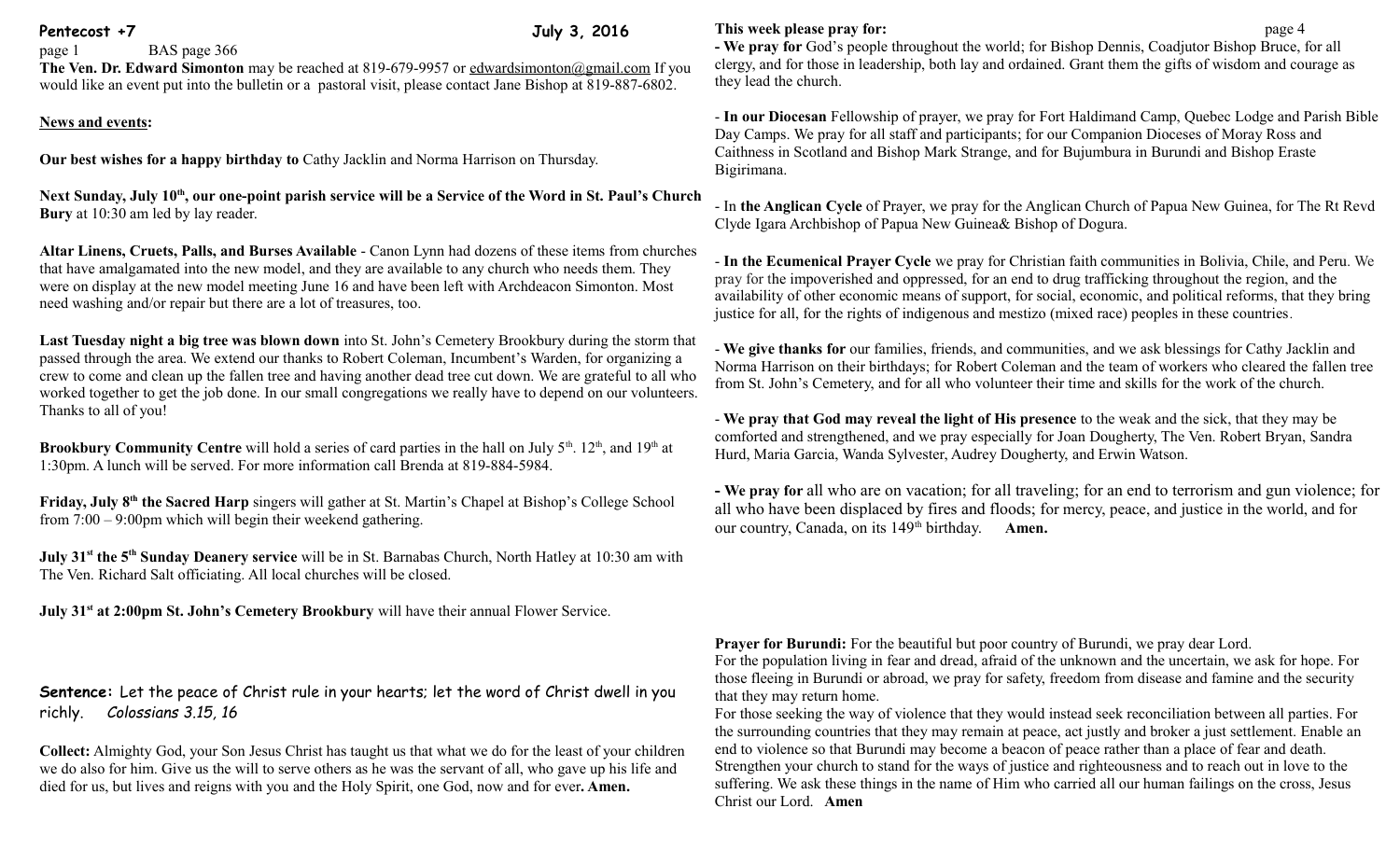**A Reading from the Book of Amos…**<sup>7</sup>This is what he showed me: the Lord was standing beside a wall built with a plumb line, with a plumb line in his hand.<sup>8</sup>And the Lord said to me, "Amos, what do you see?" And I said, "A plumb line." Then the Lord said, "See, I am setting a plumb line in the midst of my people Israel; I will never again pass them by; <sup>9</sup>the high places of Isaac shall be made desolate, and the sanctuaries of Israel shall be laid waste, and I will rise against the house of Jeroboam with the sword." <sup>10</sup>Then Amaziah, the priest of Bethel, sent to King Jeroboam of Israel, saying, "Amos has conspired against you in the very center of the house of Israel; the land is not able to bear all his words.<sup>11</sup>For thus Amos has said, 'Jeroboam shall die by the sword, and Israel must go into exile away from his land.'"<sup>12</sup>And Amaziah said to Amos, "O seer, go, flee away to the land of Judah, earn your bread there, and prophesy there;<sup>13</sup>but never again prophesy at Bethel, for it is the king's sanctuary, and it is a temple of the kingdom."<sup>14</sup>Then Amos answered Amaziah, "I am no prophet, nor a prophet's son; but I am a herdsman, and a dresser of sycamore trees, <sup>15</sup>and the Lord took me from following the flock, and the Lord said to me, 'Go, prophesy to my people Israel.'<sup>16</sup>"Now therefore hear the word of the Lord. You say, 'Do not prophesy against Israel, and do not preach against the house of Isaac."<sup>17</sup>Therefore thus says the Lord: 'Your wife shall become a prostitute in the as brothers and sisters, as beloved children of God, as persons of value and worth. That means regardless of city, and your sons and your daughters shall fall by the sword, and your land shall be parceled out by line; you yourself shall die in an unclean land, and Israel shall surely go into exile away from its land.'" *Amos 7:7-17* 

**Psalm 82 (**BAS page 815)

**A Reading from the Letter of Paul to the Colossians…**Paul, an apostle of Christ Jesus by the will of God, and Timothy our brother,<sup>2</sup>To the saints and faithful brothers and sisters in Christ in Colossae: Grace to you and peace from God our Father. <sup>3</sup>In our prayers for you we always thank God, the Father of our Lord Jesus Christ,<sup>4</sup> for we have heard of your faith in Christ Jesus and of the love that you have for all the saints,<sup>5</sup>because of the hope laid up for you in heaven. You have heard of this hope before in the word of the truth, the gospel<sup>6</sup> that has come to you. Just as it is bearing fruit and growing in the whole world, so it has been bearing fruit among yourselves from the day you heard it and truly comprehended the grace of God.<sup>7</sup>This you learned from Epaphras, our beloved fellow servant. He is a faithful minister of Christ on your behalf,<sup>8</sup> and he has made known to us your love in the Spirit. <sup>9</sup>For this reason, since the day we heard it, we have not ceased praying for you and asking that you may be filled with the knowledge of God's will in all spiritual wisdom and understanding,<sup>10</sup>so that you may lead lives worthy of the Lord, fully pleasing to him, as you bear fruit in every good work and as you grow in the knowledge of God.<sup>11</sup>May you be made strong with all the strength that comes from his glorious power, and may you be prepared to endure everything with patience, while joyfully <sup>12</sup>giving thanks to the Father, who has enabled you to share in the inheritance of the saints in the light.<sup>13</sup>He has rescued us from the power of darkness and transferred us into the kingdom of his beloved Son,<sup>14</sup>in whom we have redemption, the forgiveness of sins. *Colossians 1:1-14* 

**The Holy Gospel of our Lord Jesus Christ according to Luke…**<sup>25</sup>Just then a lawyer stood up to test Jesus. "Teacher," he said, "what must I do to inherit eternal life?"<sup>26</sup>He said to him, "What is written in the law? What do you read there?"<sup>27</sup>He answered, "You shall love the Lord your God with all your heart, and with all your soul, and with all your strength, and with all your mind; and your neighbor as yourself."<sup>28</sup>And he said to him, "You have given the right answer; do this, and you will live."<sup>29</sup>But wanting to justify himself, he asked Jesus, "And who is my neighbor?"<sup>30</sup>Jesus replied, "A man was going down from Jerusalem to

Jericho, and fell into the hands of robbers, who stripped him, beat him, and went away, leaving him half dead.<sup>31</sup>Now by chance a priest was going down that road; and when he saw him, he passed by on the other side.<sup>32</sup>So likewise a Levite, when he came to the place and saw him, passed by on the other side.<sup>33</sup>But a Samaritan while traveling came near him; and when he saw him, he was moved with pity.<sup>34</sup>He went to him and bandaged his wounds, having poured oil and wine on them. Then he put him on his own animal, brought him to an inn, and took care of him.<sup>35</sup>The next day he took out two denarii, gave them to the innkeeper, and said, 'Take care of him; and when I come back, I will repay you whatever more you spend.'<sup>36</sup>Which of these three, do you think, was a neighbor to the man who fell into the hands of the robbers?"<sup>37</sup>He said, "The one who showed him mercy." Jesus said to him, "Go and do likewise." *Luke 10:25-37*

**Reflection:** We all know the commandment, "You shall love your neighbour as yourself." It's at the heart of our faith. Although it is associated with Jesus, it was the heart of the Jewish faith long before Jesus' day. It's not even unique to the Jewish and Christian traditions. Every world religion advocates compassion for one's fellow human beings. Jesus just set the bar about as high as it could go. He insisted that we treat all people where they live or what they wear or whether they went to school or even have a job. "You shall love your neighbour as yourself" includes everybody.

In Jesus' day, there was no such thing as a "good" Samaritan in the eyes of most of Jesus' Jewish contemporaries. Samaritans were the "unclean Samaritans," the "unwelcome Samaritans," or the "hated Samaritans." Jesus made a despised Samaritan the hero of the parable. More than that, Jesus made him the example for Jewish people to follow if they wanted to obey the command to "love your neighbour as yourself." That was turning their world upside down. The outcast became the ideal for those who viewed themselves above him. That would have been like making a terrorist into a spiritual example for us to follow. It was shocking; it was confusing; it was offensive to them.

In order to love our neighbours, we have to first recognize their humanity. We have to recognize the humanity of the homeless, the refugees, the migrant workers, the single moms, and elderly retirees on welfare in order to love them enough to truly work with them to help improve their well being. That's where compassion starts. It's more than just feeling sorry for them, or giving money to causes that support them. It requires recognizing "that every human face is the face of a neighbour." – Alan Brehm

**Chuckle: A company, feeling it was time for a shake-up, hired a new CEO.** This new boss is determined to rid the company of all slackers. On a tour of the facilities, the CEO notices a guy leaning on a wall. The room is full of workers and he thinks this is his chance to show everyone he means business! The CEO walks up to the guy and asks, "And how much money do you make a week?"

Undaunted, the young fellow looks at him and replies, "I make \$200.00 a week. Why?"

The CEO then hands the guy \$200 in cash and screams, "Here's a week's pay, now GET OUT and don't come back!"

Feeling pretty good about his first firing, the CEO looks around the room and asks, "Does anyone want to tell me what that slacker did here?"

With a sheepish grin, one of the other workers mutters, "He's the pizza delivery guy."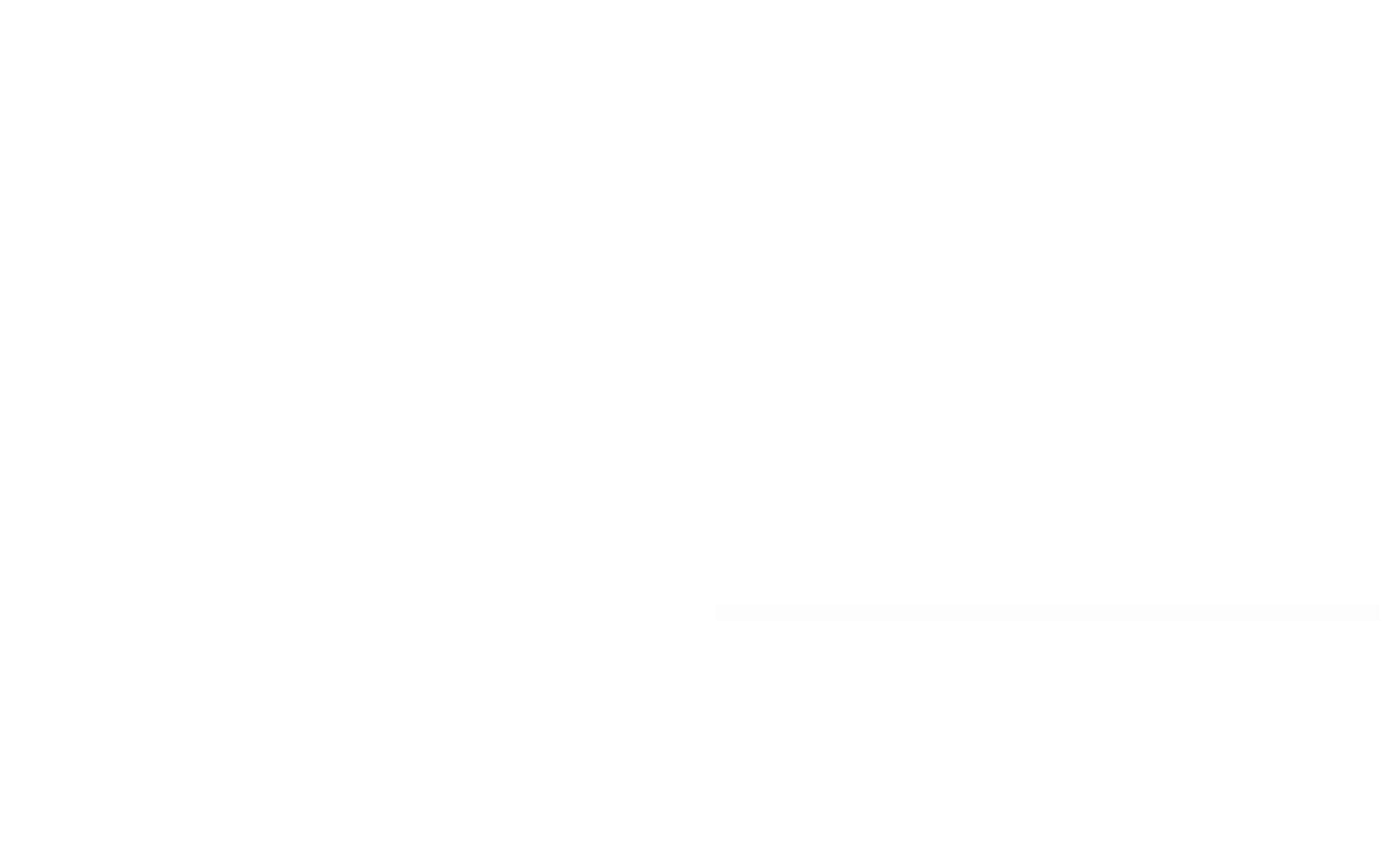